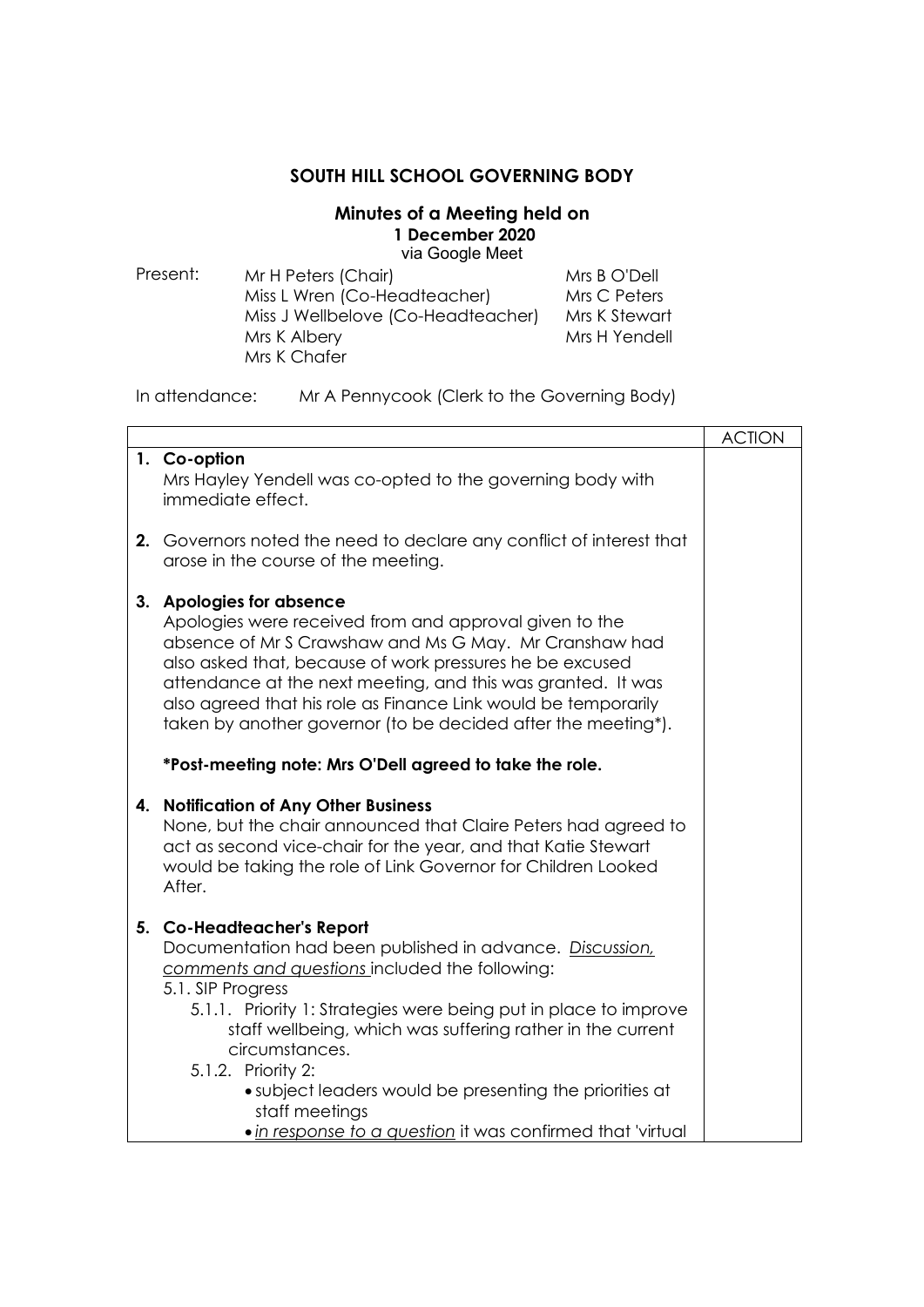| delivery of learning' would via pre-recorded video                                                      |  |
|---------------------------------------------------------------------------------------------------------|--|
| rather than live on-line. When this was questioned the                                                  |  |
| co-head indicated that staff were more comfortable                                                      |  |
| with this approach.                                                                                     |  |
| • Class Dojo was still regarded as a valuable tool and                                                  |  |
| was appreciated by parents.                                                                             |  |
| • in response to a question it was confirmed that there                                                 |  |
| had been no feedback from parents about difficulty                                                      |  |
| accessing materials on-line.                                                                            |  |
| 5.1.3. Priority 3: more work was needed on tracking Pupil                                               |  |
| Premium pupils and developing case studies.                                                             |  |
| . in response to a question about play therapy and the                                                  |  |
| counsellor the co-heads indicated that the counsellor                                                   |  |
|                                                                                                         |  |
| was able to provide sessions remotely if necessary; the                                                 |  |
| play therapist would be providing material for parents                                                  |  |
| to use during the Christmas holiday.                                                                    |  |
| . in response to a question about the use of Covid                                                      |  |
| Catch-up funding the co-heads stated that they                                                          |  |
| would be able to purchase facilities to enable pupils                                                   |  |
| and families with Pupil Premium to access remote                                                        |  |
| learning if necessary once they had received                                                            |  |
| information form parents about the level of need.                                                       |  |
| • A suggestion was made that funding should be used                                                     |  |
| to allow the school to phone home rather than                                                           |  |
| sending letters.                                                                                        |  |
| • it was noted that the Recovery Curriculum was                                                         |  |
| generally progressing well although it was likely that                                                  |  |
| Year 2 would take some time to catch up.                                                                |  |
| 5.2. Staffing Update:                                                                                   |  |
| Miss Wren had been working from home during the<br>5.2.1.                                               |  |
| second period of lockdown, and Miss Wellbelove had                                                      |  |
| been working in school every day.                                                                       |  |
| 5.2.2. It was noted that two teachers were due to go on                                                 |  |
| maternity leave. Year 1 would be covered internally; an                                                 |  |
| advert would be placed for Year 3. Alternative strategies                                               |  |
| would be considered if there was no suitable applicant.                                                 |  |
| 5.2.3. The local SEN panel had recently denied all the school's                                         |  |
| applications for additional funding and so the school                                                   |  |
| would be needing to use some of its budget to provide                                                   |  |
| suitable 1:1 and other staffing. The school would be able                                               |  |
| to resubmit the bids and had been given guidance about                                                  |  |
| how to do so. In the context of admitting pupils on                                                     |  |
|                                                                                                         |  |
| 'managed moves' a governor recommended that the<br>school should not make unreasonable demands on staff |  |
|                                                                                                         |  |
| to provide support for the most challenging pupils.                                                     |  |
| 5.2.4. It was noted that all classes were now full.                                                     |  |
| 5.3. Equality Plan Update: this was noted without comment.                                              |  |